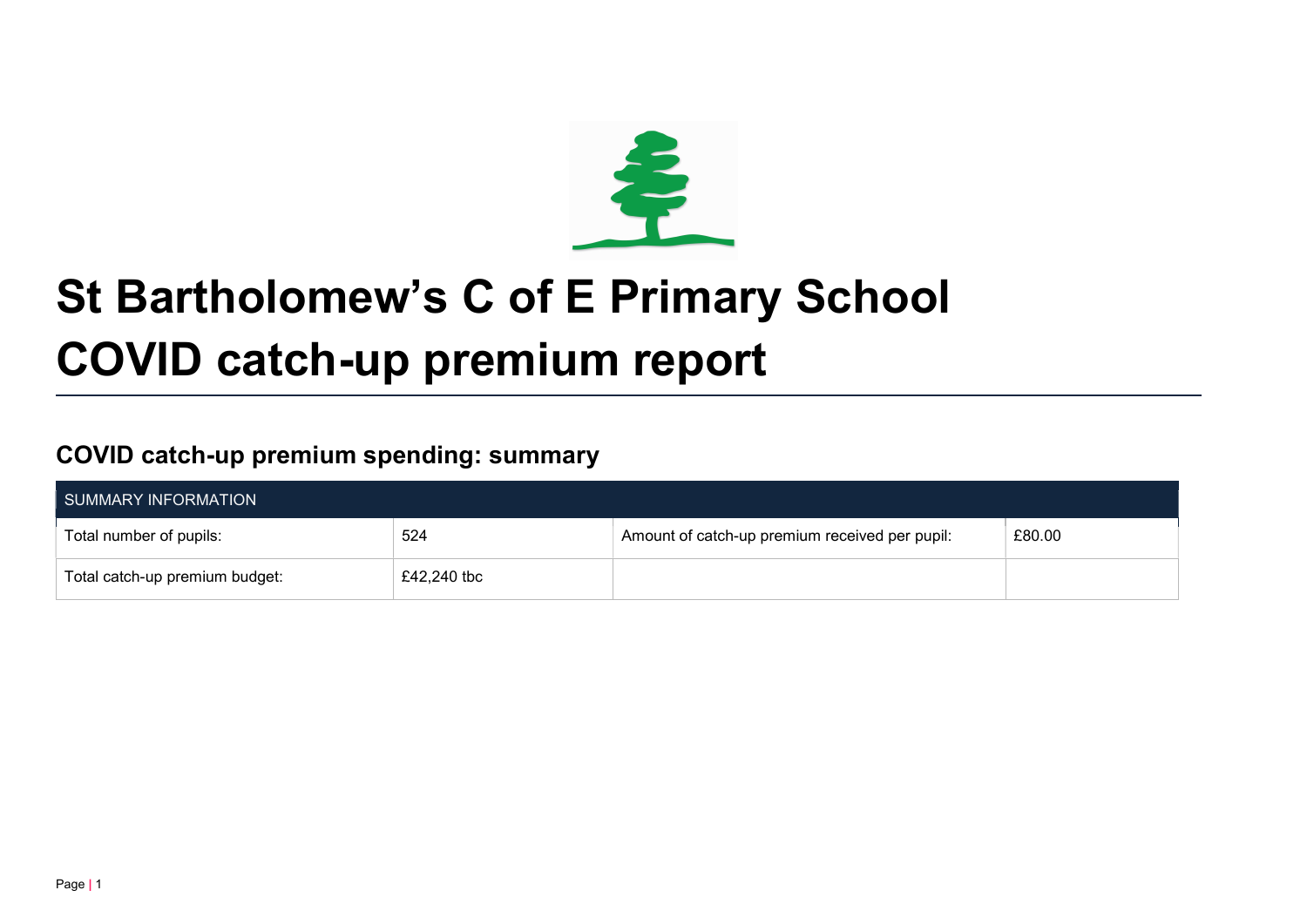#### STRATEGY STATEMENT

Our priority is to provide children with a safe, nurturing environment in which children feel happy and able to reconnect with effective teaching and learning routines. PSHE will be a key taught lesson in every class from the start of Autumn 2020 and teachers have been trained to ensure a consistent and effective approach. The focus of the curriculum will initially be English, maths, PSHE, RE and PE.

Teachers will conduct simple low stakes assessments and through these will identify those children who require additional catch up support. This will be provided with intervention 1:1, small group support.

Barriers to learning for our disadvantaged pupils will be identified and funding will be used to attempt to address these.

### Barriers to learning

| BARRIERS TO FUTURE ATTAINMENT |                                                                                          |  |  |
|-------------------------------|------------------------------------------------------------------------------------------|--|--|
| Academic barriers:            |                                                                                          |  |  |
| $\mathsf{A}$                  | Low level of phonics / reading within KS1 children                                       |  |  |
| B                             | Poor mental arithmetic in upper KS2                                                      |  |  |
| $\mathsf{C}$                  | Many children (particularly boys) did not engage with writing during the lockdown period |  |  |

| ADDITIONAL BARRIERS       |                                                                           |  |  |
|---------------------------|---------------------------------------------------------------------------|--|--|
| <b>External barriers:</b> |                                                                           |  |  |
| D                         | Some of our disadvantaged children did not have access to online learning |  |  |
| E                         | Some children engaged very little with learning outside school            |  |  |
|                           |                                                                           |  |  |

#### Planned expenditure for current academic year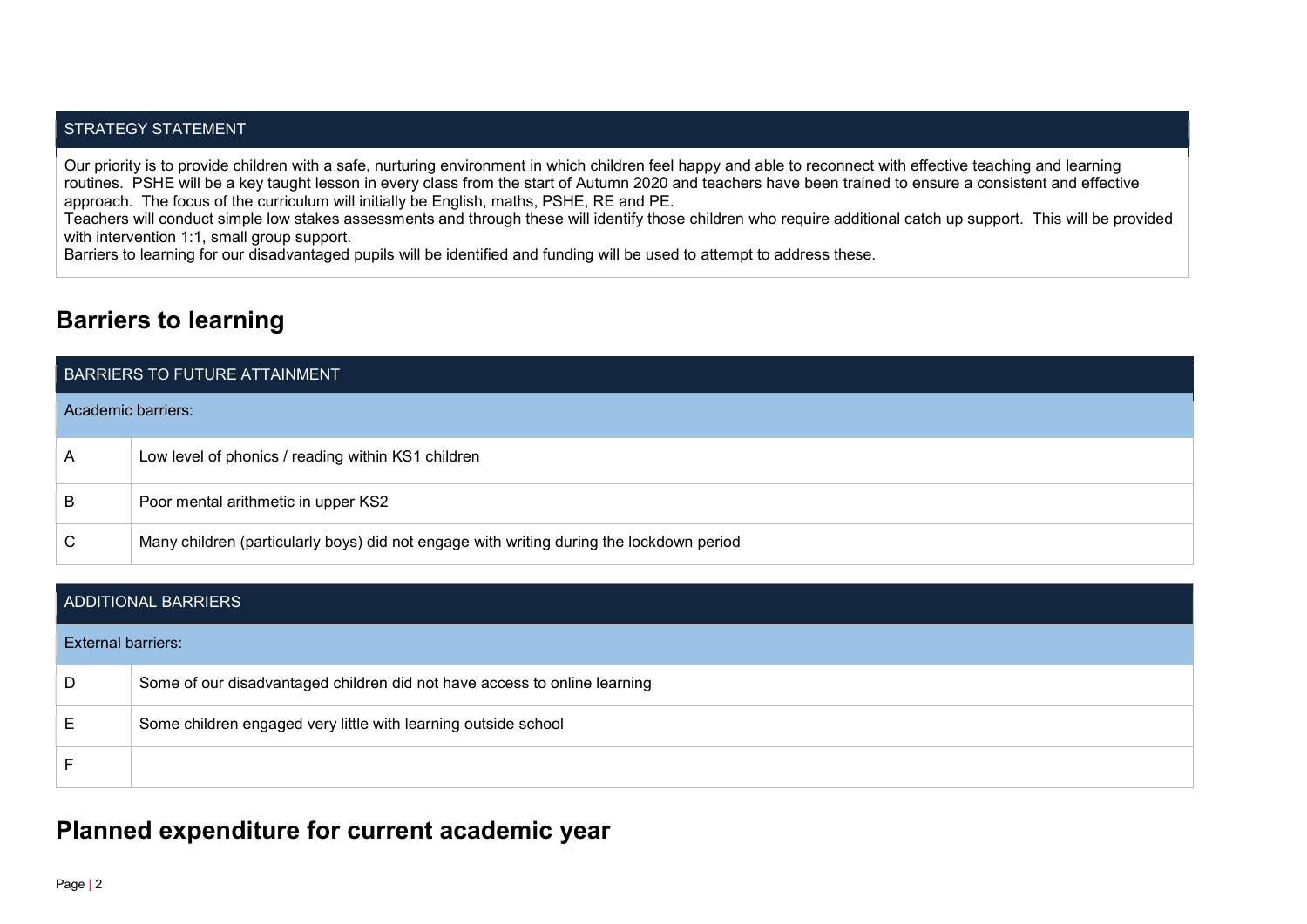| Quality of teaching for all                                                                                                                               |                                                                                                               |                                                                                                                                                                               |                                                                                           |                                        |                                  |  |
|-----------------------------------------------------------------------------------------------------------------------------------------------------------|---------------------------------------------------------------------------------------------------------------|-------------------------------------------------------------------------------------------------------------------------------------------------------------------------------|-------------------------------------------------------------------------------------------|----------------------------------------|----------------------------------|--|
| <b>Action</b>                                                                                                                                             | Intended outcome<br>and success criteria                                                                      | What's the evidence and<br>rationale for this choice?                                                                                                                         | How will you make sure it's<br>implemented well?                                          | <b>Staff lead</b>                      | When will<br>you review<br>this? |  |
| Purchase the Jigsaw<br>PSHE scheme of work,<br>including training for<br>staff.<br>Purchased by PTA.<br>Additional resources<br>purchased by school.      | Weekly lessons<br>taught in every class.                                                                      | Lessons provide children with the<br>opportunity to discuss their thoughts<br>and feelings designed to impact<br>positively on their emotional well-<br>being.                | Teachers to have included in their<br>Performance Management<br>objectives.               | Mrs Matthews /<br><b>Miss Cronin</b>   | <b>July 2021</b>                 |  |
| Teaching focused on<br>supporting children's<br>understanding of basic<br>skills.<br>Purchase of<br>subscription to Oxford<br>Owls to promote<br>reading. | Children's knowledge<br>gaps are reduced in<br>maths and English.                                             | Children re-visit prior learning in<br>order to fully embed skills before<br>progressing.                                                                                     | Regular low stakes assessments to<br>check on progress.<br>School's data tracking system. | Maths and<br>English co-<br>ordinators | <b>End Spring</b><br>2021        |  |
| Writing remains a<br>whole school priority.<br>Looking into purchase<br>or Read, Write Inc<br>Spelling                                                    | Particular focus on<br>improving the number<br>of Y6 children who<br>achieve the expected<br>standard in RWM. | • Evidence from the EEF<br>families of schools database<br>Writing decreases our school's<br>performance as compared with a<br>similar family of schools - see above<br>link. | Staff meetings (Teams)<br>Monitoring of non-negotiables                                   | Writing co-<br>ordinator               | Summer 2021                      |  |
| Total budgeted cost:                                                                                                                                      |                                                                                                               |                                                                                                                                                                               |                                                                                           | £1000.00                               |                                  |  |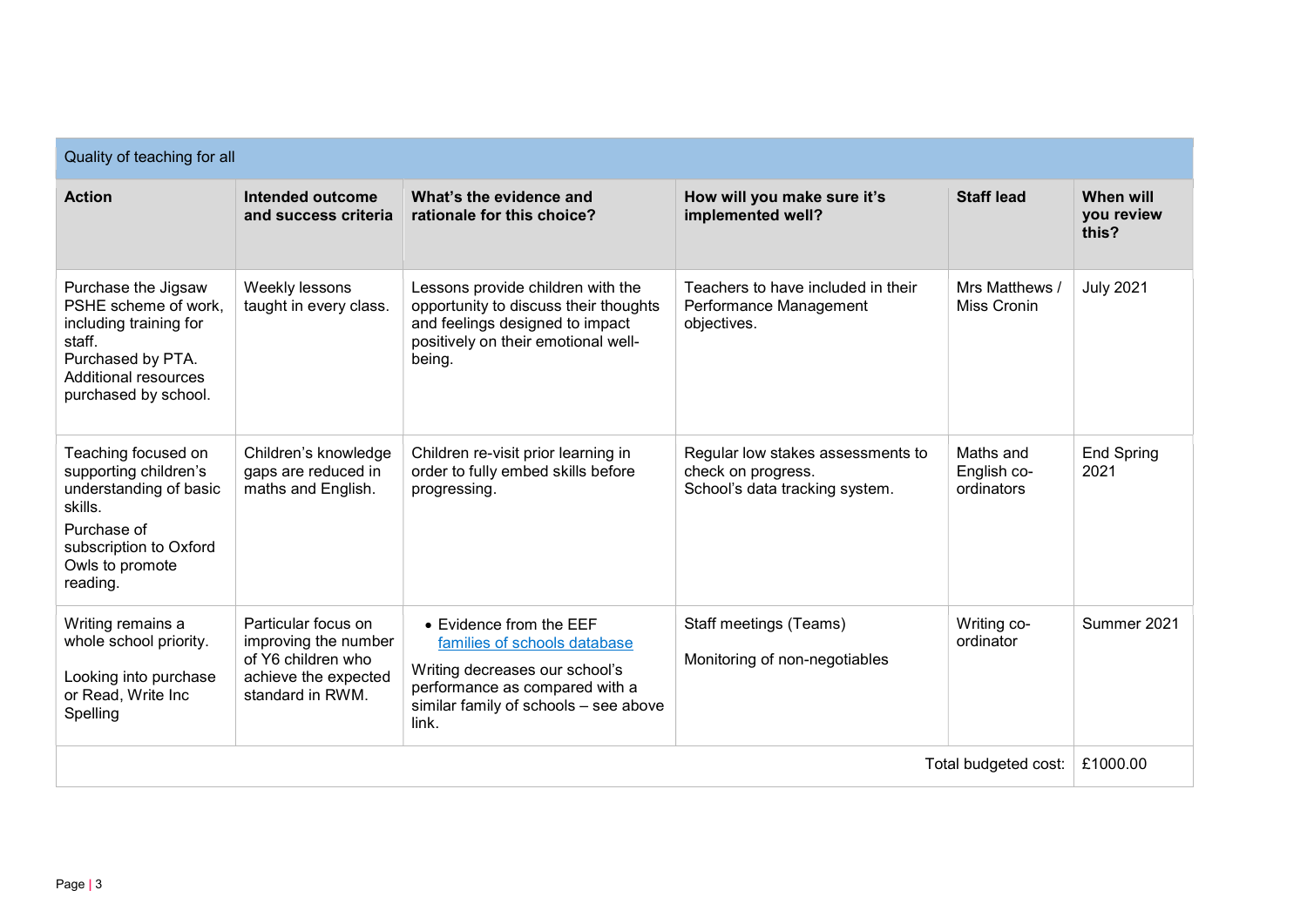| <b>Targeted support</b>                                                                                                |                                                                                                                 |                                                                                                                 |                                                                                  |                          |                                                                                                   |  |
|------------------------------------------------------------------------------------------------------------------------|-----------------------------------------------------------------------------------------------------------------|-----------------------------------------------------------------------------------------------------------------|----------------------------------------------------------------------------------|--------------------------|---------------------------------------------------------------------------------------------------|--|
| <b>Action</b>                                                                                                          | Intended outcome<br>and success criteria                                                                        | What's the evidence and<br>rationale for this choice?                                                           | How will you make sure it's<br>implemented well?                                 | <b>Staff lead</b>        | <b>When will</b><br>you review<br>this?                                                           |  |
| Phonics intervention<br>groups for KS1                                                                                 | Increase numbers of<br>Y2 children passing<br>the phonics<br>screening test in<br>November 2020.                | EEF's COVID-19 support guide for<br>schools<br>Small group and 1:1 interventions<br>effective in reducing gaps. | Planned and implemented by QTS<br>trained LSA.                                   | KS1 phase<br>leader      | <b>End Autumn</b><br>2020<br>Will need to<br>look at this<br>again with<br>subsequent<br>lockdown |  |
| Additional work to<br>support development of<br>mental arithmetic skills<br>in UKS2. Appointment<br>of TLR to support. | When children start<br>Y6, they demonstrate<br>a higher skill / fluency<br>level than is currently<br>the case. | Greater fluency impacts positively on<br>maths attainment                                                       | Action plan produced detailing key<br>tasks to be completed                      | TLR post<br>holder       | <b>July 2021</b>                                                                                  |  |
| Wave 3 English<br>intervention<br>HLTAs / LSAs to teach<br>1 or 2 children before /<br>after the school day?           | Reduce attainment<br>gap for targeted<br>children                                                               | As above. 1:1 interventions found to<br>be the most effective in reducing<br>gaps in attainment.                | Trained staff to implement.                                                      | English co-<br>ordinator | <b>End Summer</b><br>2021<br>(changed from<br><b>Spring 2021)</b>                                 |  |
| Computers bought /<br>loaned for<br>disadvantaged children                                                             | In event of lockdown /<br>self-isolation,<br>children able to<br>access teaching and<br>learning from school    | Aim to support children's continued<br>schooling in periods of absence<br>wherever possible                     | Children's use of VLE and the<br>subsequent work completed will be<br>monitored. | <b>SLT</b>               | <b>End Summer</b><br>2021<br>(changed from<br><b>Spring 2021)</b>                                 |  |